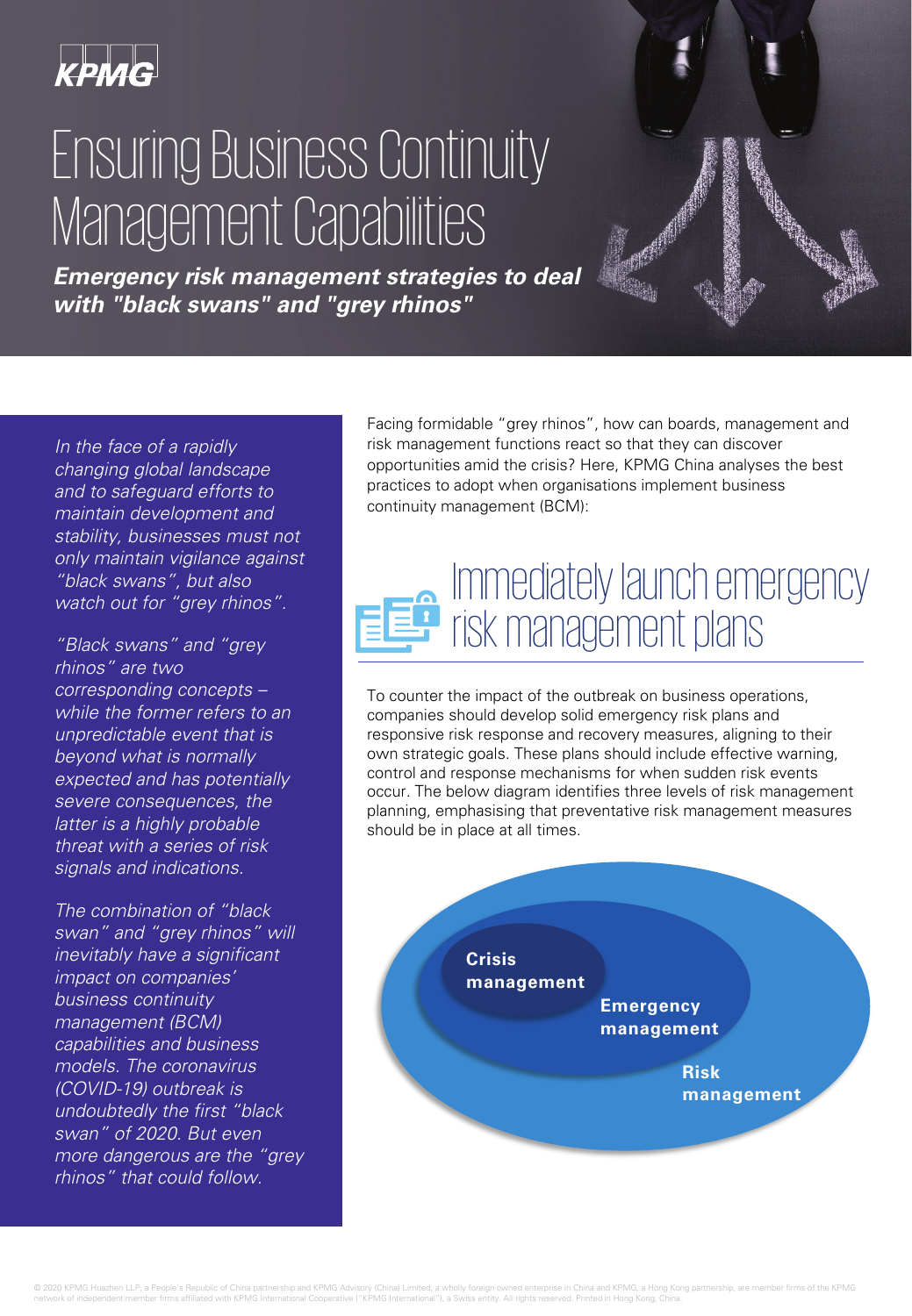"Contingency risk assessment" and "recovery and response plan" refer to processes where a business's resources are integrated and allocated to proactively manage the potential threats and continuous impact arising from an emergency. These are based on the rapid assessment and prospective analysis of the cause, progression and result of the emergency, in order to mitigate the damage caused and facilitate policy optimisation.

In the activation of the emergency control system and implementation of counter measures, businesses should adopt a staged approach and ensure a quick response to the internal and external dynamics according to an established plan. To address the impact of the outbreak, enterprises may break down emergency decision-making processes into multiple detailed and effective execution nodes. Under the multiplied effect of the execution of each node, "grey rhinos" will no longer be obstacles in the road to sustainable business development.



### **?** Dynamic monitoring of external uncertainties

In addition to the immediate start of internal risk controls during the COVID-19 outbreak, businesses should monitor the external risk factors in real time to prevent the outbreak of improbable events and identify potential threats in a timely manner. External risks may include the outbreak progression period and impact on the economic environment, or unforeseen circumstances resulting from external operations and responses to policies, or threats arising from competitors. To counter these risks, a business emergency risk management working group should deploy related functions or personnel for the real-time monitoring and analysis of risks. Such groups should also adjust the scenario parameters and goal factors within the emergency risk assessment framework according to the trend of external uncertainties. This will ensure immediate issue identification, response and resolution as well as responsive and accurate decision-making and contingency plans.